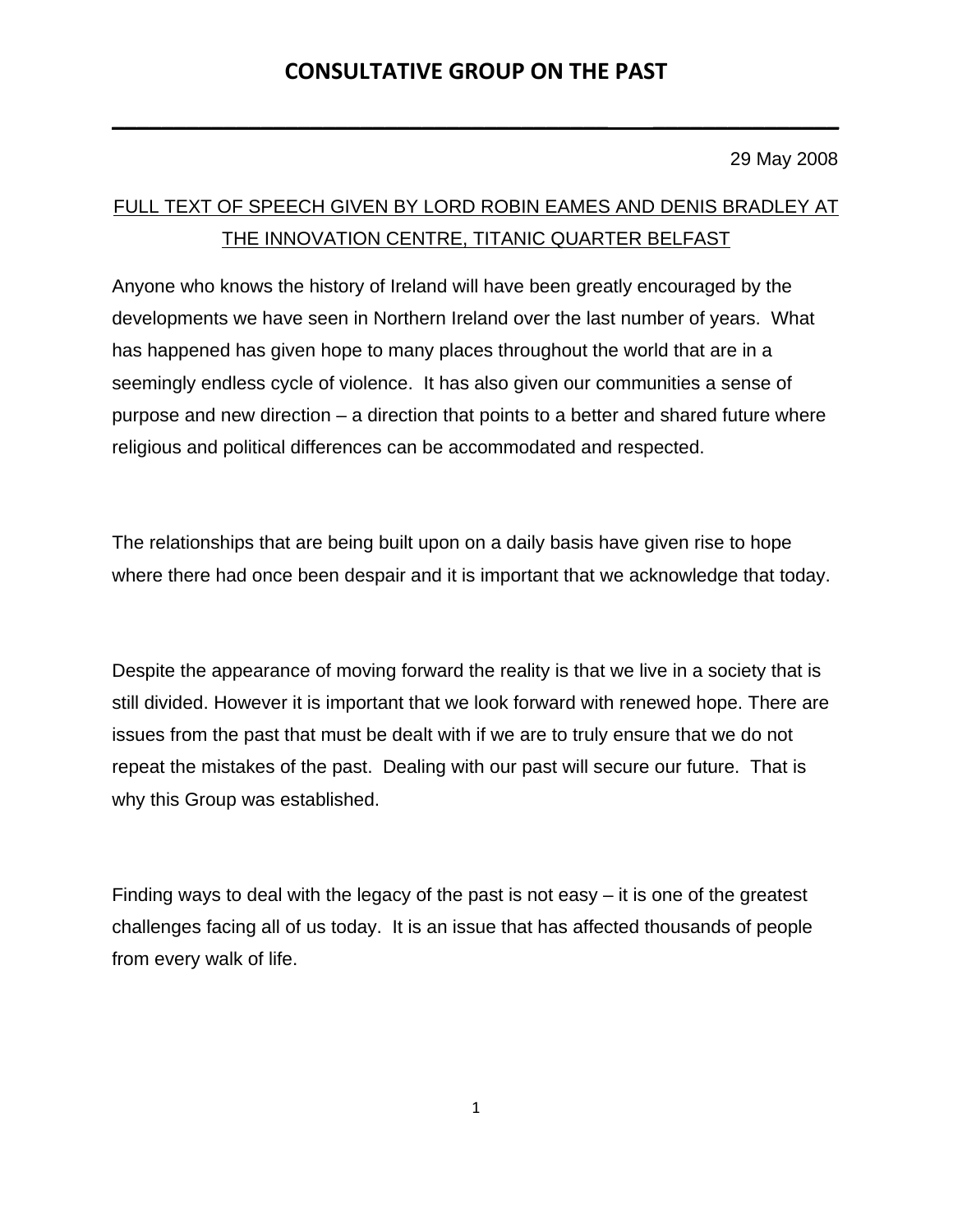**\_\_\_\_\_\_\_\_\_\_\_\_\_\_\_\_\_\_\_\_\_\_\_\_\_\_\_\_\_\_\_\_\_\_\_\_\_\_\_\_ \_\_\_\_\_\_\_\_\_\_\_\_\_\_\_**

When I was asked to co-chair this Group I was under no illusions about the enormity of the task ahead of us. And that has proven to be the case.

When we were established our remit was to seek a consensus on the way forward. There is a consensus that we must do things differently.

In September we embarked on an extensive public consultation. During the subsequent five months we listened to stories of human tragedy where the level of pain and hurt cannot be underestimated. That pain and hurt cuts right across this society and we all must never forget the sacrifices many of our people made during the conflict and the scars which can never heal.

We have to find ways to ensure that future generations do not experience such suffering. Listening to the hurt expressed during our public consultation encouraged us to resolve that - 'this must never happen again'.

Our consultation ended in January and we have received many thoughtful and considered submissions. We have discussed and debated the suggestions made in these submissions. We said from the outset that we were not the process for dealing with the past but inevitably we became part of it. We were overwhelmed by the openness and honesty of the people we met who wanted to tell us their story.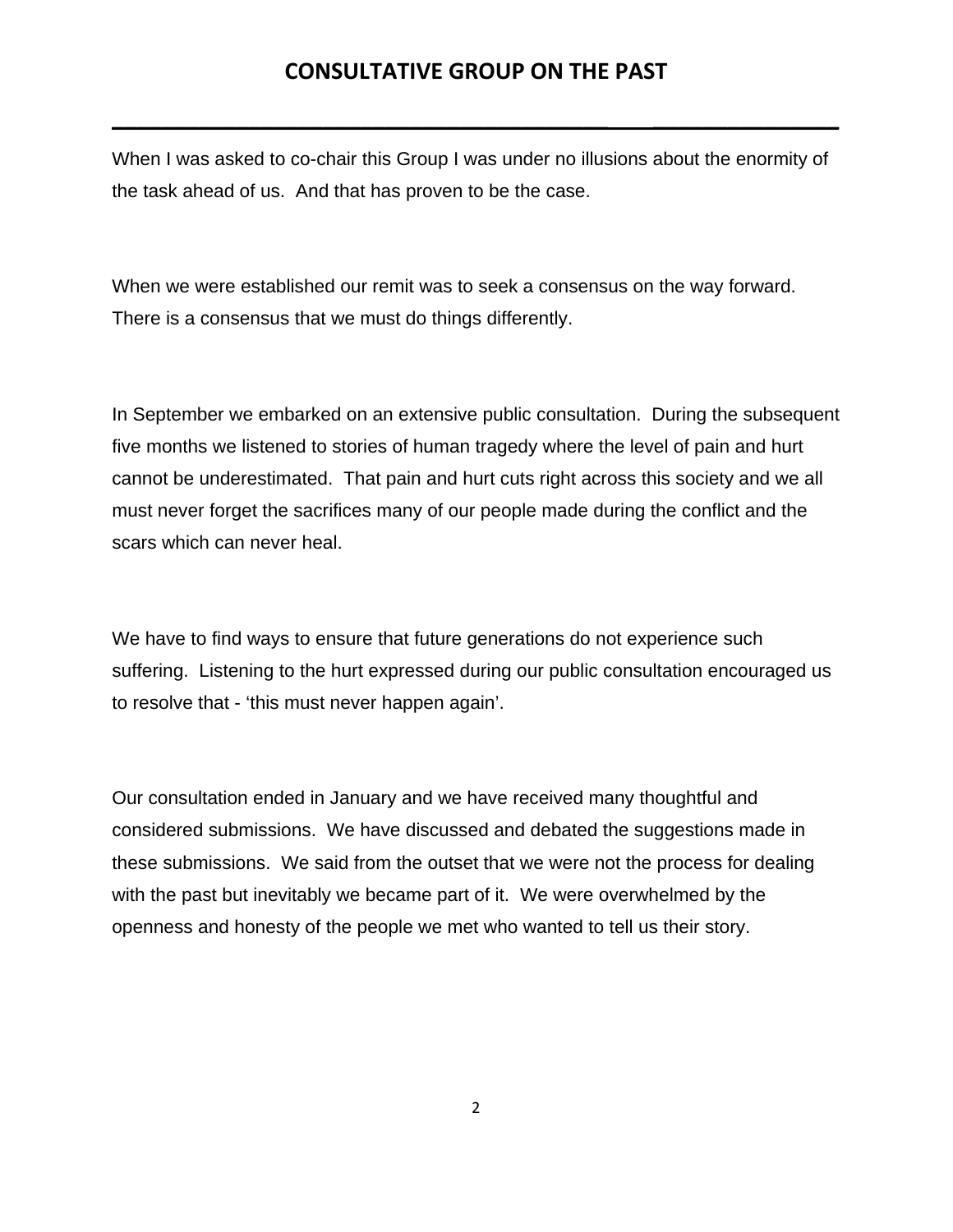**\_\_\_\_\_\_\_\_\_\_\_\_\_\_\_\_\_\_\_\_\_\_\_\_\_\_\_\_\_\_\_\_\_\_\_\_\_\_\_\_ \_\_\_\_\_\_\_\_\_\_\_\_\_\_\_**

Since January we have been reflecting on all the differing experiences people have endured over the past 40 years and beyond and on their thoughts on what needs to be done to help them deal with the legacy they carry.

That reflection has been difficult for us all – each member of the Group has had to engage on a personal pilgrimage of heart searching. As you can imagine, we have received a great range of differing views on what should be done. We have listened carefully to them all. What we now hope to do is to build on the good work that has been undertaken by many organisations to create a measure of consensus on the way forward.

Over the last few months we recognize there has been much discussion on how to deal with the past and much speculation on what this Group would recommend. It seems that hardly a day goes by without something from the past being reported in the news.

On one level such reporting is understandable but we consider that the debate needs to be more fundamental. We need to question whether current attitudes and approaches are truly appropriate to the needs of our society in which the past has left such a painful and contested legacy.

Although we have still to finalize our report and recommendations we felt we needed to contribute these thoughts to the public debate. We hope that in doing so we can help continue what is a necessary and important discussion.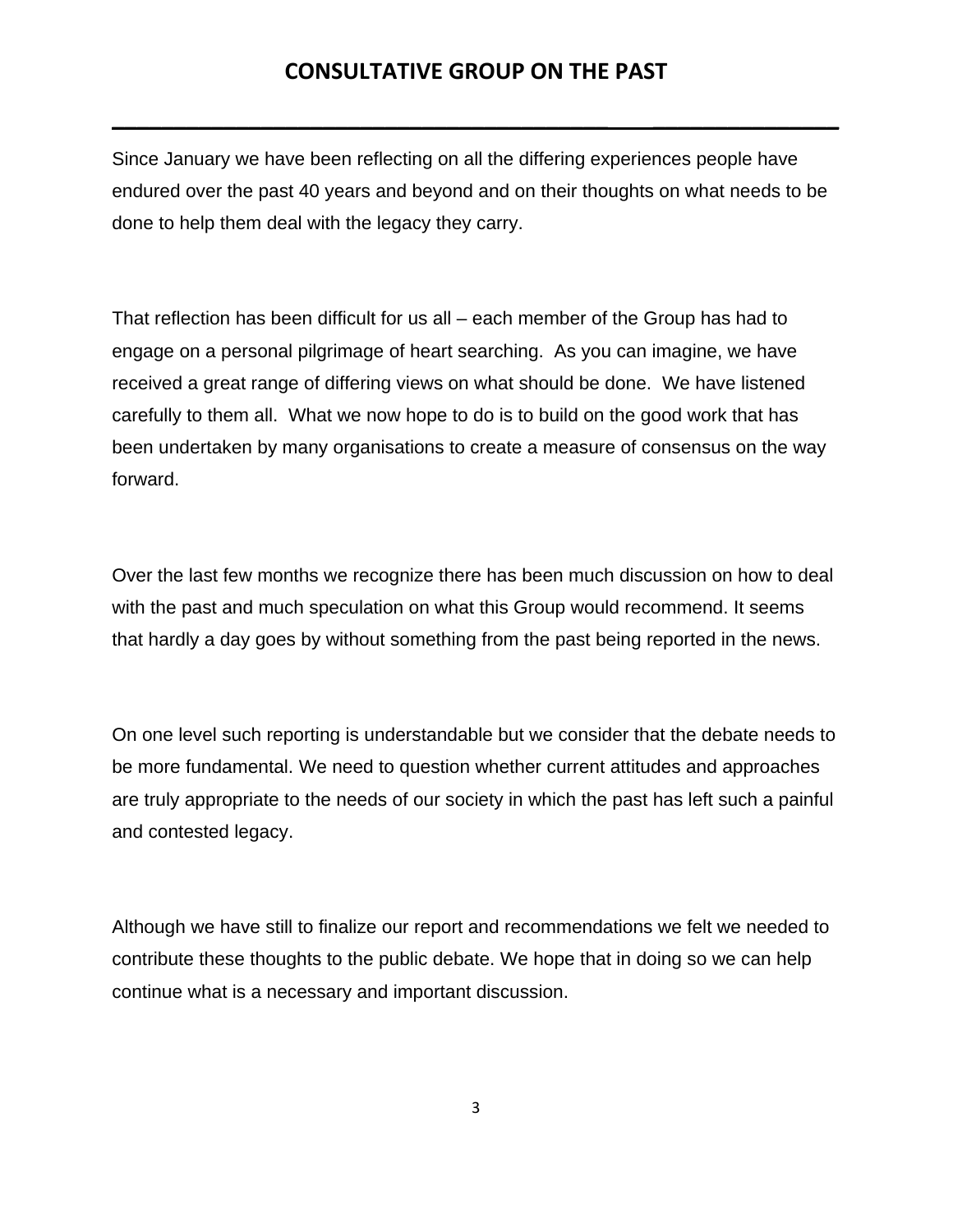**\_\_\_\_\_\_\_\_\_\_\_\_\_\_\_\_\_\_\_\_\_\_\_\_\_\_\_\_\_\_\_\_\_\_\_\_\_\_\_\_ \_\_\_\_\_\_\_\_\_\_\_\_\_\_\_**

Now that we have had time to reflect we want to set out what we believe are the critical issues that Northern Ireland society needs to deal with - issues that need to be confronted if we are to have a better future that is not overshadowed by the past.

We will consider these issues further in our report to be published later this year when we will make our recommendations. Today we want to share some of the areas we have identified as crucial to that task.

During our consultation we were made only too aware of the needs of victims and survivors. Although we heard from many of them we are equally conscious of the silent thousands, we did not meet, who carry their grief in private. The dignity and honesty of the victims and survivors we met, and who shared their experiences with us, has been humbling. We are conscious that they, and their needs, are not always acknowledged.

They came from all parts of our community – the hurt they experienced was caused by Republicans, Loyalists and the State – yet their grief was the same.

We talked to members of the security forces and listened to horrendous stories where husbands were shot in front of their families while off duty – and of part-time members being driven from their land through harassment and intimidation. They were those who saw themselves as holding the line in the cause of law and order.

We were deeply moved by stories of people being shot on the streets by the Army; of harassment during times of immense grief and trauma. We heard from those who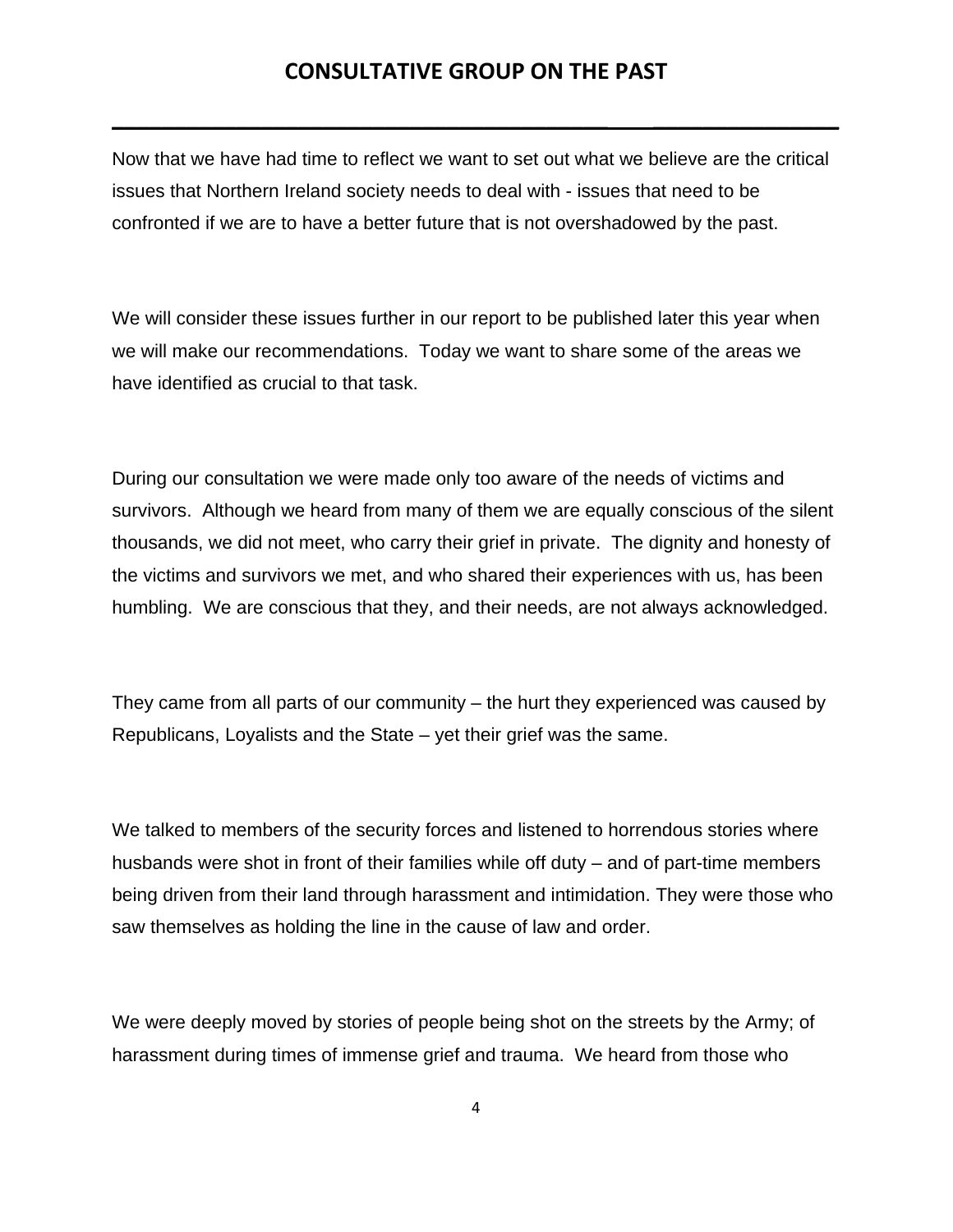**\_\_\_\_\_\_\_\_\_\_\_\_\_\_\_\_\_\_\_\_\_\_\_\_\_\_\_\_\_\_\_\_\_\_\_\_\_\_\_\_ \_\_\_\_\_\_\_\_\_\_\_\_\_\_\_**

believe collusion was the policy of the State, a fact of life, not a myth or a few rogue elements operating outside the guidelines.

We heard from those who were targeted by Loyalists simply because of their religion where often relatives' grief was compounded by spurious claims that their loved one was involved in an opposing paramilitary group.

We also met families who suffered at the hands of paramilitaries from within their own communities and listened intently to their sense of helplessness and in some cases, hopelessness.

We have become aware of so many people working endless hours, often on a voluntary basis, to help those who have suffered the most over the last 40 years. It is important that they are recognized for their commitment and dedication.

We also met many groups that were formed because of a lack of direction and coordination by the Government at the time. Many of them are working in isolation from others who are going through exactly the same difficulties and experiences.

These Groups are doing their best to meet the needs of victims and survivors – but they cannot be expected to right all the wrongs or deliver all the services required. Victims and survivors have many health and welfare issues – we are not convinced all these are being met. Indeed as victims and survivors are getting older their needs are becoming more and more acute and this also needs addressed.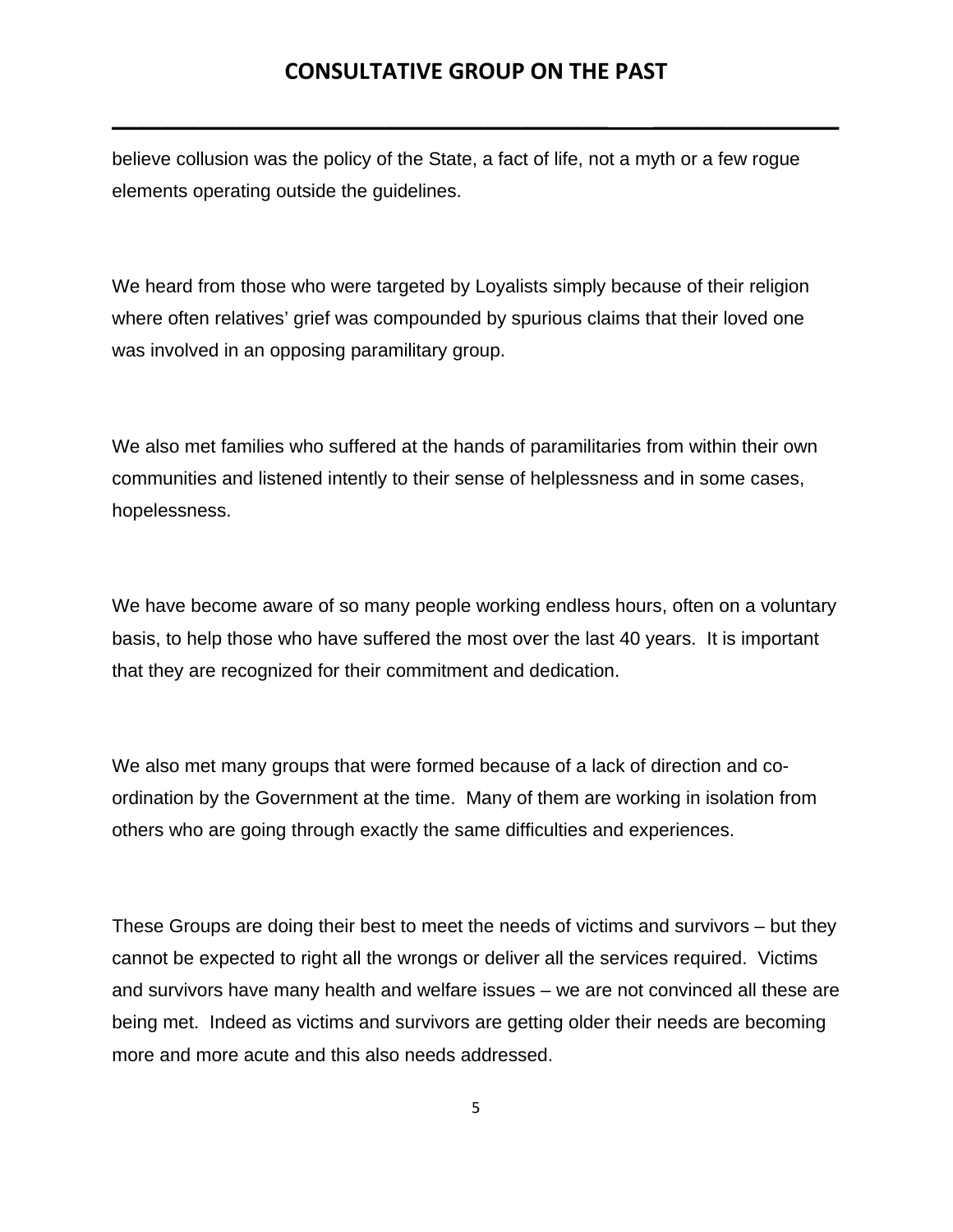**\_\_\_\_\_\_\_\_\_\_\_\_\_\_\_\_\_\_\_\_\_\_\_\_\_\_\_\_\_\_\_\_\_\_\_\_\_\_\_\_ \_\_\_\_\_\_\_\_\_\_\_\_\_\_\_**

After listening to those directly affected by the conflict and the organisations who support them, we have many thoughts on what needs to be done to improve services and support mechanisms for victims and survivors. We will address these in our report and will liaise closely with the Commissioners for Victims and Survivors as they develop their work programme, to ensure these welfare needs are met.

The recent political fall-out surrounding legislation to empower the Commissioners has been, to say the least, unfortunate. Thankfully this has now been resolved. Whatever recommendations we make in our report, it is important that, in the Commissioners for Victims and Survivors, we now have a clear process to deliver for those in need.

It is apparent to us however that there are other challenging issues to be addressed by those working in the sector. Sometimes it seems as if the conflict is now being fought through victims and survivors. Many of the arguments and disagreements, especially the definition of a victim or hierarchy of victims, are hurting the very people we should all be striving to help. Even the debate around the Commissioners could be seen as symptomatic of this wider use of victims to score political points. In some cases the politicization of victims appears to be perpetuating the pain rather than healing it.

Victims and survivors are the people who paid the highest price for the political stalemate and division. As we all build the new political landscape we must not cause further hurt to them - they deserve better.

But we would be less than honest if we didn't say that in some cases we have witnessed victims and survivors themselves using their pain to continue division. This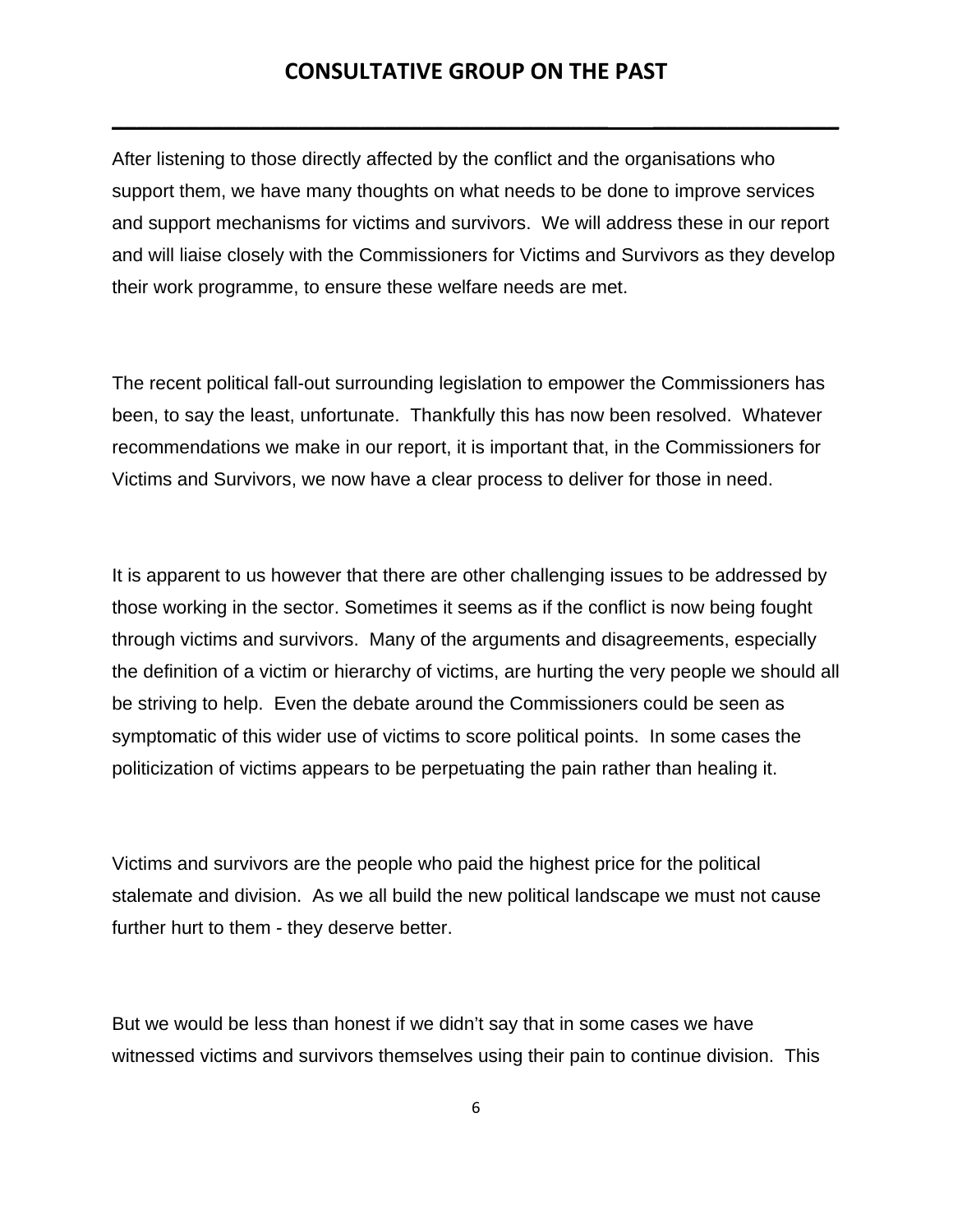**\_\_\_\_\_\_\_\_\_\_\_\_\_\_\_\_\_\_\_\_\_\_\_\_\_\_\_\_\_\_\_\_\_\_\_\_\_\_\_\_ \_\_\_\_\_\_\_\_\_\_\_\_\_\_\_**

will need to be addressed – we all need to help people deal with their trauma in a way which can create a better future and gives hope to the victims and survivors.

It is our intention to address these complex and emotive issues in an honest and compassionate way in our final recommendations.

Unionist communities are hurting. This real and palpable hurt continues as a consequence of the Republican violence they experienced. In all our consultations it is unclear if Republicans truly appreciate the depth of hurt that exists in the Unionist community.

Republicans claimed they were targeting State forces in the guise of RUC/UDR members. Unionist communities, particularly in rural border areas, saw such tactics as deliberately killing fathers and eldest, or only, sons to drive Protestants from their homes and land. We have heard many stories from these communities who describe their experiences in this way – as at best raw sectarianism and at worst ethnic cleansing.

They believe Republicans have not come to fully understand the hurt that still exists and they need to acknowledge and appreciate the damage they did to the prospect of reconciliation between our two communities.

Indeed if the aim of the Republican struggle was to unite Catholic, Protestant and Dissenter, the brutal logic of their violence undermined this aim. The reality of the depth of division that has been caused between neighbours – who now need to share the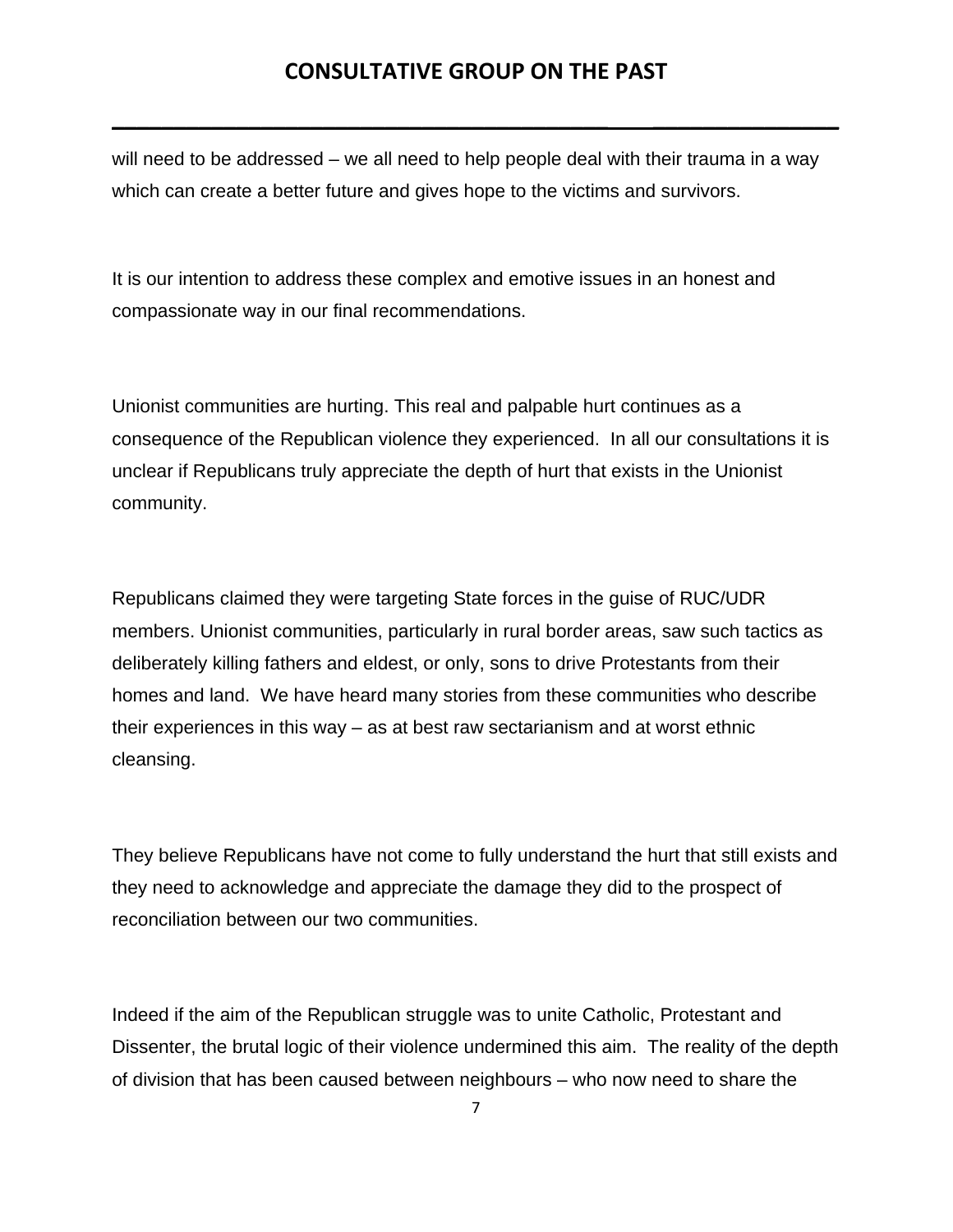**\_\_\_\_\_\_\_\_\_\_\_\_\_\_\_\_\_\_\_\_\_\_\_\_\_\_\_\_\_\_\_\_\_\_\_\_\_\_\_\_ \_\_\_\_\_\_\_\_\_\_\_\_\_\_\_**

future, needs to be acknowledged. Regardless of the uniform, the cause, countrymen killed fellow countrymen. While we realize Republicans have embarked on a process to address some of these issues we believe more needs to be done – apologizing to noncombatants just isn't good enough.

An incident that captured what I am saying today was when I asked someone, what can we do for you? The answer was blunt - nothing, you can do nothing. I said there must be something. Finally he said the only thing we could give him was to get Republicans to tell his community that they will never kill them again. That was such a raw and emotive response and all of us need to hear it – and in particular Nationalists and Republicans need to hear it. We believe they will have to work tremendously hard to convince their fellow countrymen of this – only in their actions can this be done.

Republicans need to convince their neighbours that they will not take up arms again to advance their political cause. They have to say 'it must never happen again'.

Nationalists and Republicans are also hurting. For them the conflict did not just happen. What happened in the late 60's reflected a broad disillusionment and alienation from the State. The roots of this go back hundreds of years – from being driven from their land, of finding themselves in an alien state and feelings of being treated as second class citizens. Republican and Nationalists believe that Unionists have not come to terms with the reasons for this disillusionment and subsequent actions.

The re-emergence of the IRA did not just happen – the conditions had to be there for this to take place.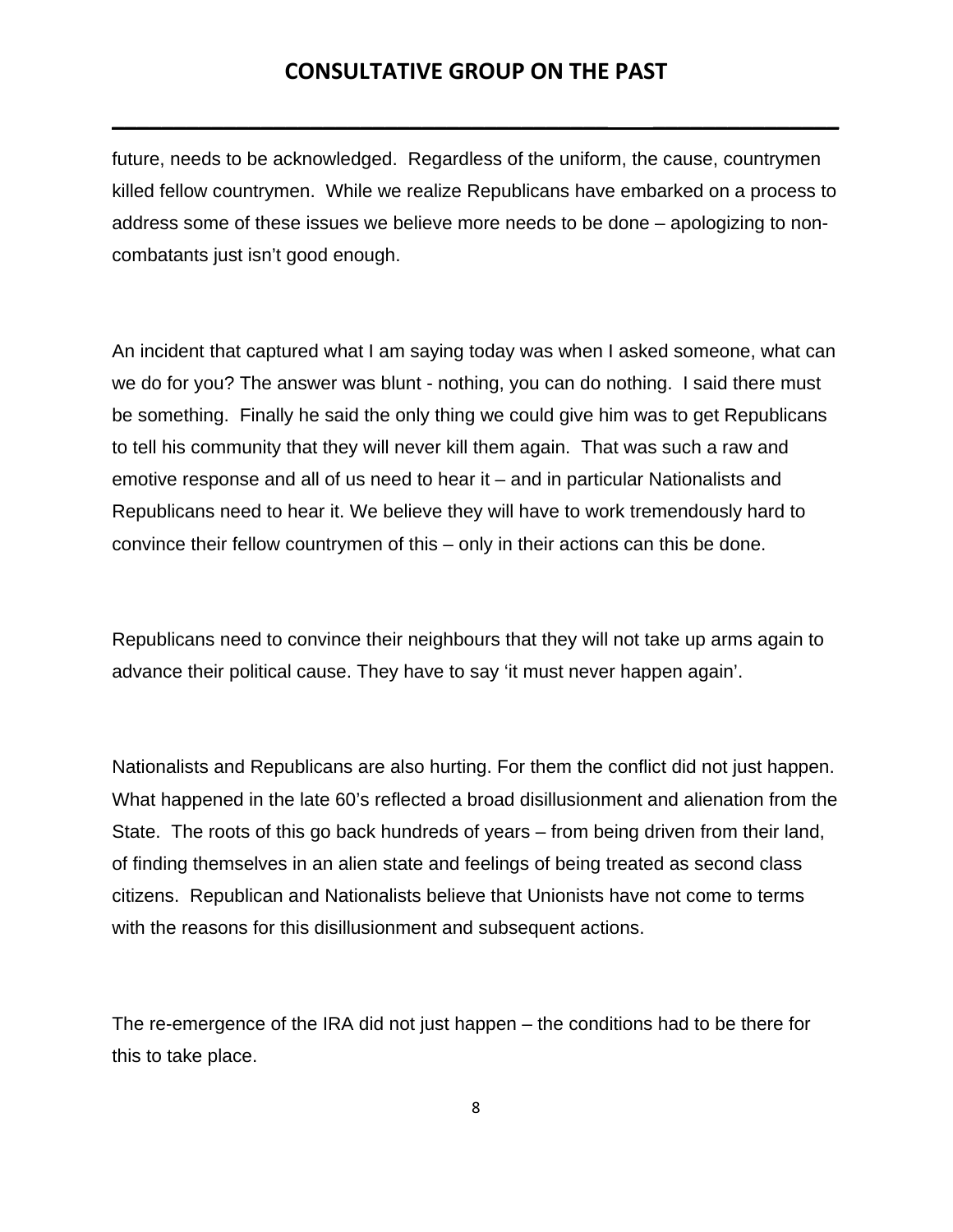**\_\_\_\_\_\_\_\_\_\_\_\_\_\_\_\_\_\_\_\_\_\_\_\_\_\_\_\_\_\_\_\_\_\_\_\_\_\_\_\_ \_\_\_\_\_\_\_\_\_\_\_\_\_\_\_**

The experiences of many young Nationalists at the hands of the police and army, particularly after events such as Bloody Sunday, internment, the Ballymurphy killings and other events, led them to join the ranks of the IRA. During our consultation we met with Republican ex-prisoners and families who believed they were under attack from the State and felt left with little alternative, as they saw it, but to meet violence with violence.

Once that happened, a cycle of violence emerged that was not only difficult to escape from but established its own brutal logic.

Calls that Ulster was under attack also gave rise to primal sectarian violence by Loyalist paramilitaries who mostly targeted Catholics simply because of their religion. Loyalists sought to defend the Union but they killed those they wished to convince had a future within the Union. The flawed logic of their violence only served to undermine their goal.

In 1994 the Loyalist paramilitaries announced their ceasefires and offered their innocent victims abject and true remorse. During our consultation we heard from those victims – but Loyalists need to follow this through and match those words with action, including on decommissioning.

As we look forward surely it is time for Loyalists to ask themselves how they can make a further positive contribution to that future. Some Loyalist paramilitaries are further down that road than others but we need them all to show leadership to help bring their own communities, and society as a whole, into a new and better place.

They need to make it clear to their neighbours that they will not begin their violence again. We also want to hear from them that 'it must never happen again'.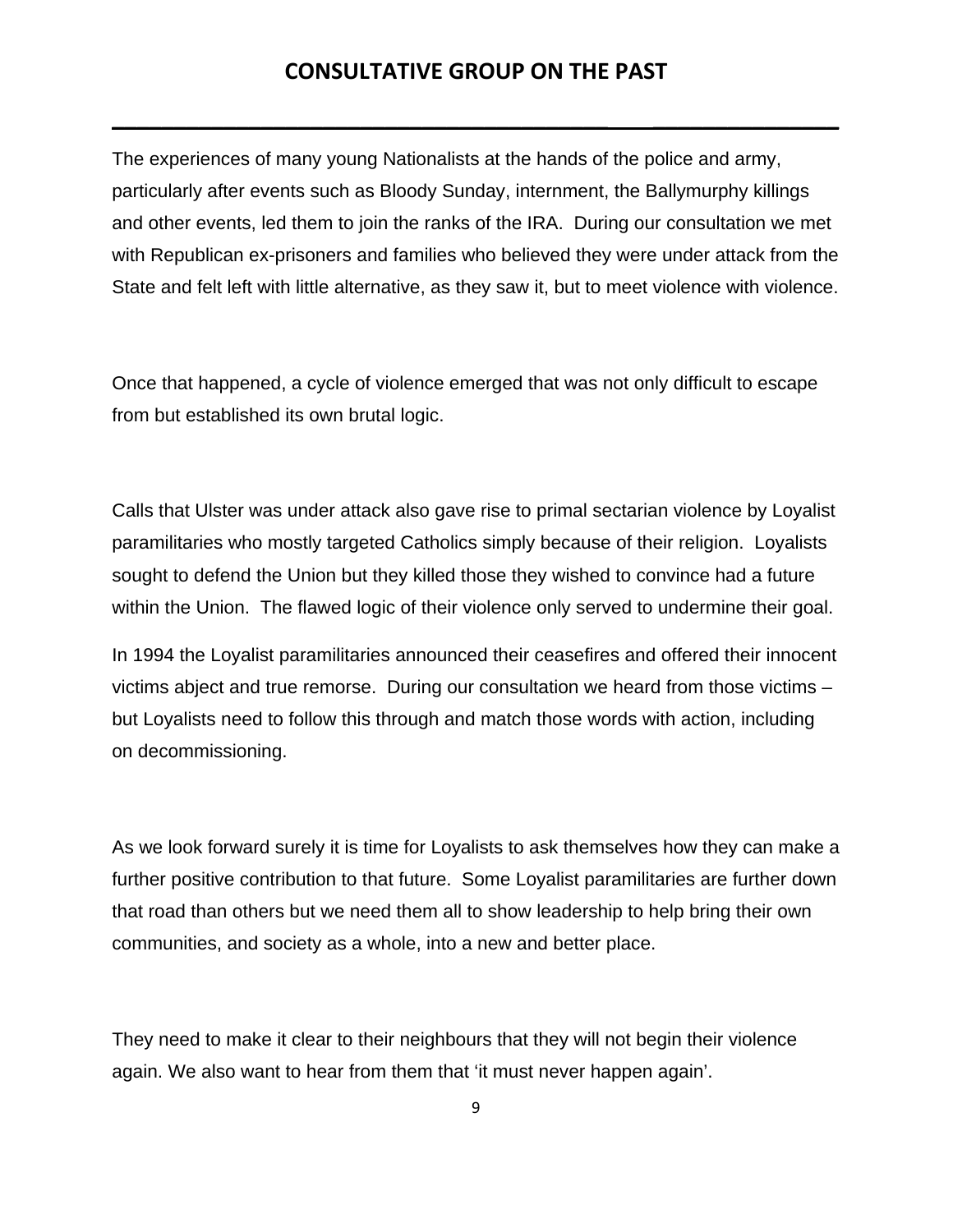**\_\_\_\_\_\_\_\_\_\_\_\_\_\_\_\_\_\_\_\_\_\_\_\_\_\_\_\_\_\_\_\_\_\_\_\_\_\_\_\_ \_\_\_\_\_\_\_\_\_\_\_\_\_\_\_**

Some of the most challenging meetings we held were with the families, and former members, of the security forces. These are the people who saw themselves as putting on a uniform to defend law and order in a time of great unrest and uncertainty. Today many feel they have been let down by the very Government they served – that the sacrifices they made are not appreciated.

We were powerfully struck during those meetings at the obvious anger they felt at being attacked and killed as they performed their duty, which as they saw it was - defending society from falling into anarchy. They perceived Republican violence, the IRA campaign, and indeed Loyalist violence, as sectarian.

Their desire was that such people should be dealt with through the criminal justice system and they are dismayed at the prospect that no-one will be prosecuted for the death of their loved ones. The same was said of rogue members of the security forces who tarnished the good name of the RUC, UDR or RIR – they also should be subject to the full rigors of the law.

These views mostly came from within the Unionist Community. While they willingly expressed resentment at being let down by the Government and the Justice system, what they have great difficulty coming to terms with is that the State not only sought to be an honest broker during the conflict but also played a combative role and, in this context, sometimes went beyond their own rules of engagement.

This is one of the critical issues facing us as a Group, difficult as it may be for some in our society to hear. That elements of the State, on some occasions, acted outside the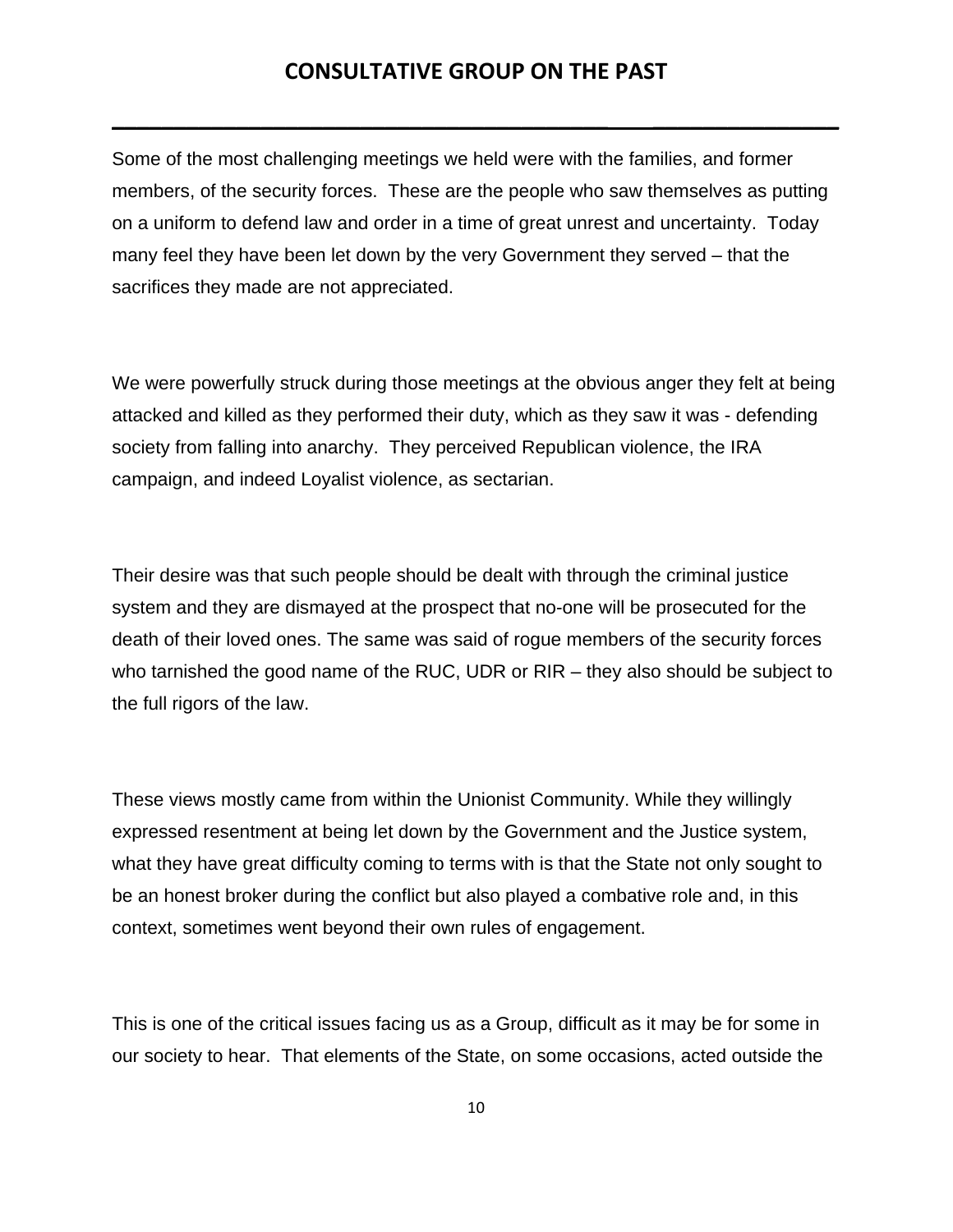**\_\_\_\_\_\_\_\_\_\_\_\_\_\_\_\_\_\_\_\_\_\_\_\_\_\_\_\_\_\_\_\_\_\_\_\_\_\_\_\_ \_\_\_\_\_\_\_\_\_\_\_\_\_\_\_**

law and through handling of intelligence it could even be said innocent people were allowed to die. We cannot ignore that, in fact, the State sometimes acted illegally.

We do not believe Unionists have anything to fear from listening to and trying to understand how the State conducted itself in these circumstances. Discovering or admitting wrong things were done, could be a liberating experience. One person put it this way; he said he believed that, deep in their hearts, Unionists knew that some accusations of collusion were not unfounded.

If we are to move out of the past in a healthy way then the State itself needs to acknowledge its full and complex role in the last 40 years. This is an area where we will be making some suggestions on how that can be done.

Having to confront the State about acknowledging its wrongdoing must not take away from the majority of men and women in the RUC and UDR/RIR who did their duty and suffered appallingly and unjustly as a result.

I have walked beside too many coffins and comforted too many families, to allow those stories of dedication to go untold. We believe a space should be created for those who wish to tell their story; of how their lives changed profoundly as a result of the loss of a loved one, or of the trauma experienced and endured in the course of doing their jobs.

Throughout our consultation people's perceptions of how informers or state agents operated was raised on many occasions. Indeed we will all be aware of the seemingly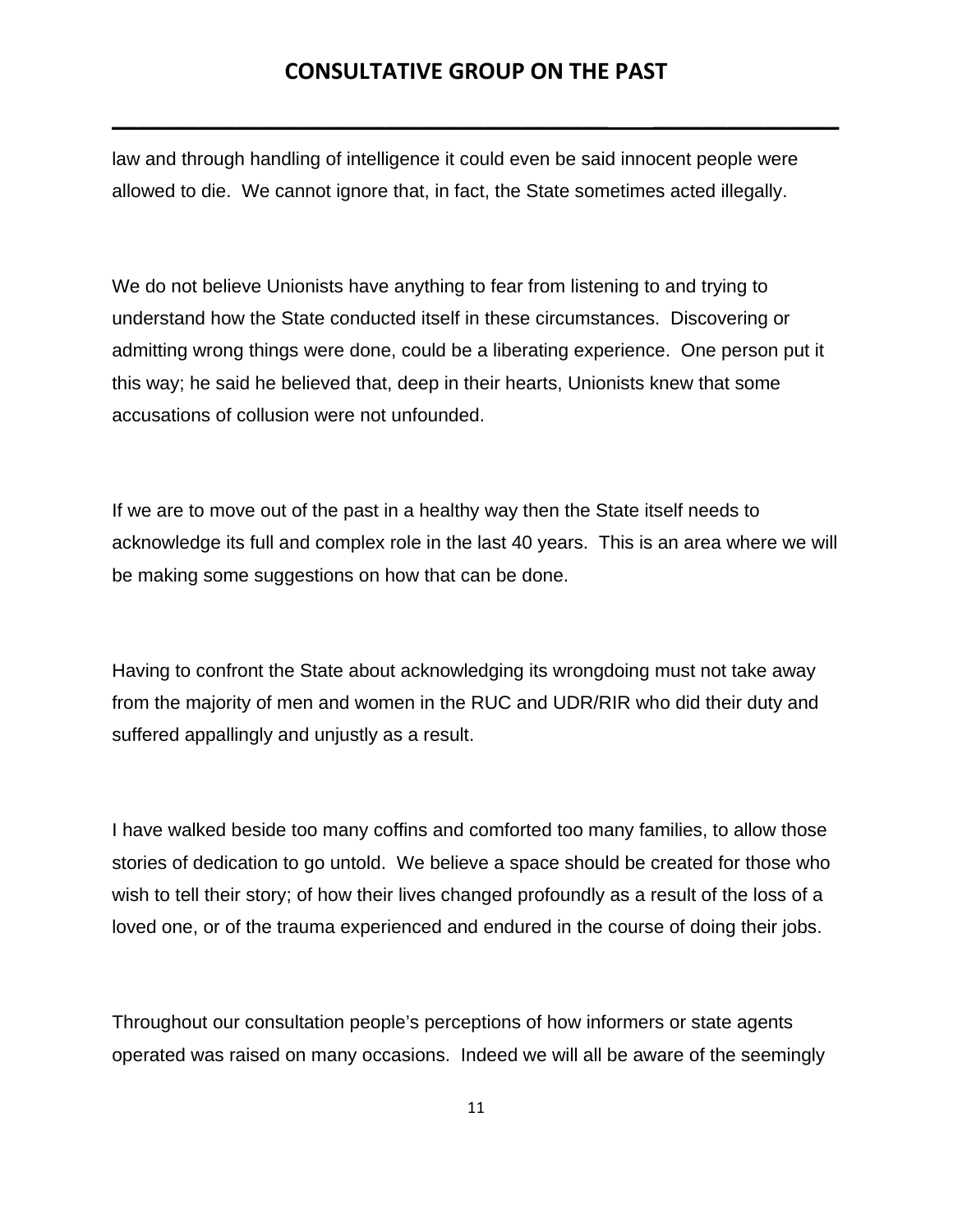**\_\_\_\_\_\_\_\_\_\_\_\_\_\_\_\_\_\_\_\_\_\_\_\_\_\_\_\_\_\_\_\_\_\_\_\_\_\_\_\_ \_\_\_\_\_\_\_\_\_\_\_\_\_\_\_**

endless newspaper stories, purporting to reveal information about the scale of the use of informers or to reveal their identities.

Various other published reports have documented the relationship between intelligence gathering and Loyalist paramilitaries. These have focused on particular localities and incidents but they do give cause for wider concern. There is less focus on the scale of the use of informers within Republican paramilitaries.

Looking at the broad picture, it was almost inevitable that the gathering of intelligence in this way would become part of the modus operandi of the Security Services. We have enough experience to know this and that their use undoubtedly saved lives and prevented further atrocities.

However Northern Ireland is a small place with close knit communities. The scale of the use of informers throughout the conflict corroded the fabric of our communities and the constant pressure now exerted for information about informers to be revealed only serves to further undermine the well being of communities to a degree that could be poisonous. We all need to reflect on this matter.

There are some who told us during our consultation that all this information and knowledge must be made public. These people generally came from within the Nationalist/Republican community and they felt that the story of how the State used informers simply had to be told. Others were more circumspect. Full disclosure has its repercussions and no community would be left unscathed.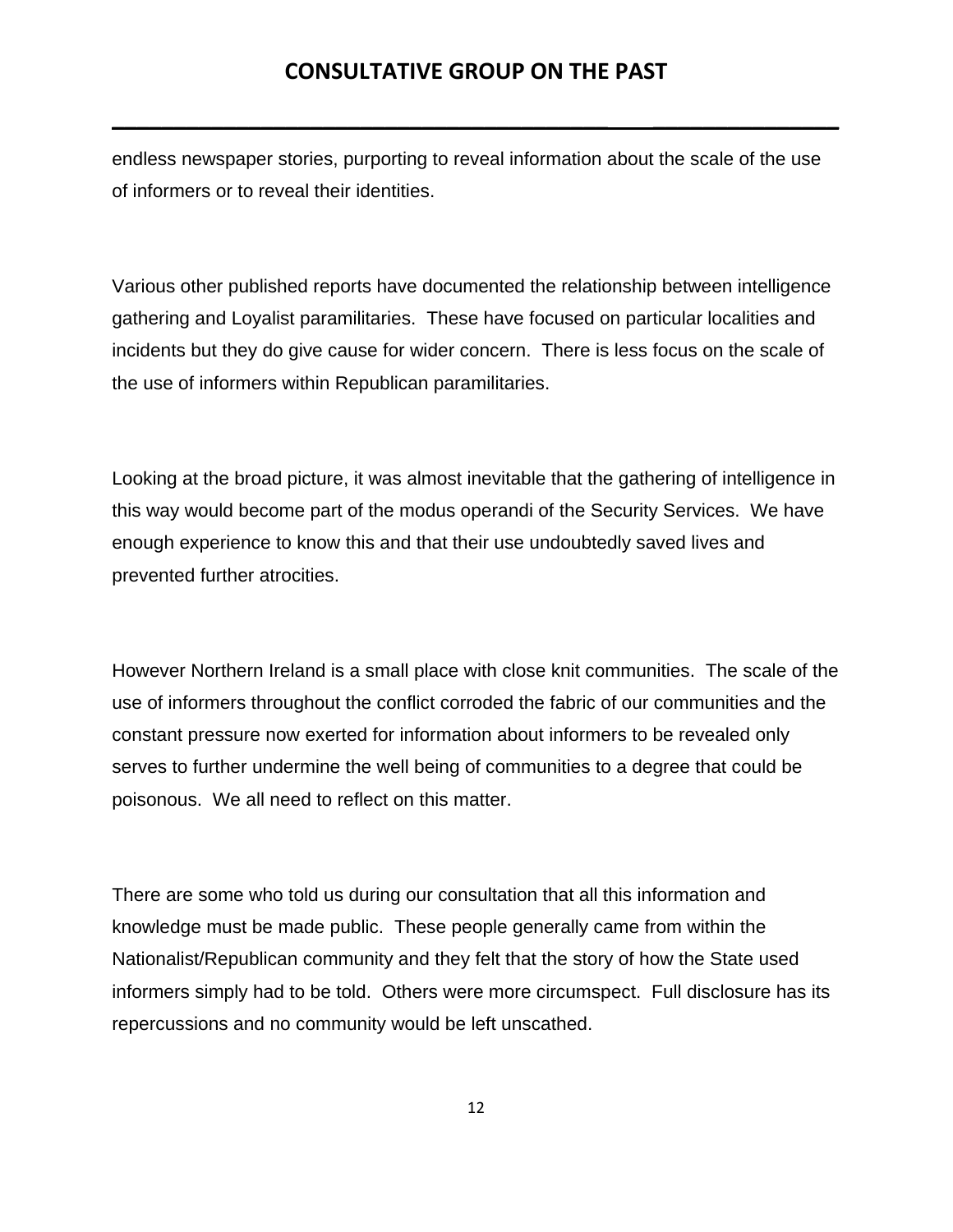**\_\_\_\_\_\_\_\_\_\_\_\_\_\_\_\_\_\_\_\_\_\_\_\_\_\_\_\_\_\_\_\_\_\_\_\_\_\_\_\_ \_\_\_\_\_\_\_\_\_\_\_\_\_\_\_**

Would the Republican community like to have to tell an aging mother that her martyred son was actually an informer? That is what full disclosure could mean. This is something we will reflect upon further in our report.

The most frequent words we heard during our consultation were Truth - and Justice. Many people have put their faith in the criminal justice system delivering for them. Even while knowing people would only serve a maximum of two years under the early release scheme, it was important for them that justice was seen to be done. We sympathize with this desire for justice.

However it is difficult for us not to listen to those experts who are telling us that the reality is that as each day passes securing justice becomes less and less likely. The public needs to understand the limitations in securing convictions.

In many historic cases witnesses have died, exhibits are no longer credible or have disintegrated over time. The evidence collected in the 1970's, and indeed in more recent times, is highly unlikely to meet modern forensic standards. This is the reality of the situation. If this is the reality then we believe we have a duty to begin to tell people that and not perpetuate false hope.

Others believe the criminal justice system cannot deliver what they want – truth. Not only do some tell us that they have no confidence in a system that, in their view, conspired against their community but the very mechanics of the system, at its best, fails to deliver the truth they seek.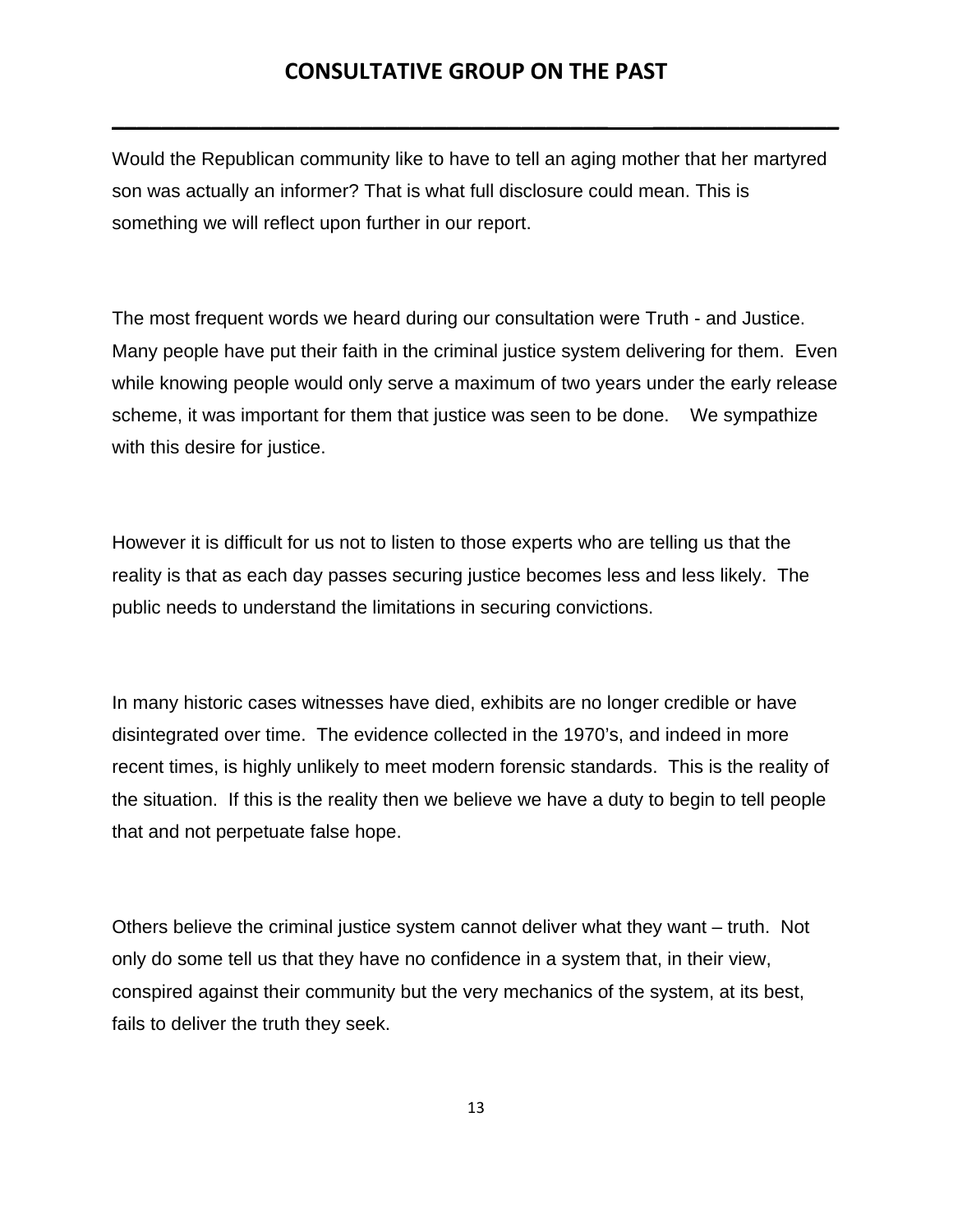**\_\_\_\_\_\_\_\_\_\_\_\_\_\_\_\_\_\_\_\_\_\_\_\_\_\_\_\_\_\_\_\_\_\_\_\_\_\_\_\_ \_\_\_\_\_\_\_\_\_\_\_\_\_\_\_**

An open and democratic criminal justice system is vital to a civilized society but the judicial process is a crude instrument to use when dealing with a conflict such as we have experienced. It often doesn't deliver what people seek or bring about the healing that they long for.

We understand how the piecemeal approach to the past has emerged and that those who crave the truth will explore any available avenue to get it. However there are other ways of seeking truth that do not include long drawn out judicial processes. What we need is our solution to our problem. This will form an important part of our report and recommendations.

Truth and Justice are not mutually exclusive but neither are they always attainable. How we, in our report and as a society, address this critical issue is one of the major challenges arising from the legacy of our past. We must be honest with ourselves about the realities of what any court or inquiry can deliver.

Much of the focus on dealing with the past has fallen on the British Government but we would also encourage the Irish Government to play its role in looking towards the future. It should be aware of some of the issues which were brought home to us during our consultation.

One of the resonating themes we heard from some within Unionist communities was the belief that the Irish State turned a blind eye when Republicans carried out attacks in border areas and fled back into the south. There are also accusations that Republican leaders were able to live openly in the South even though they were wanted North of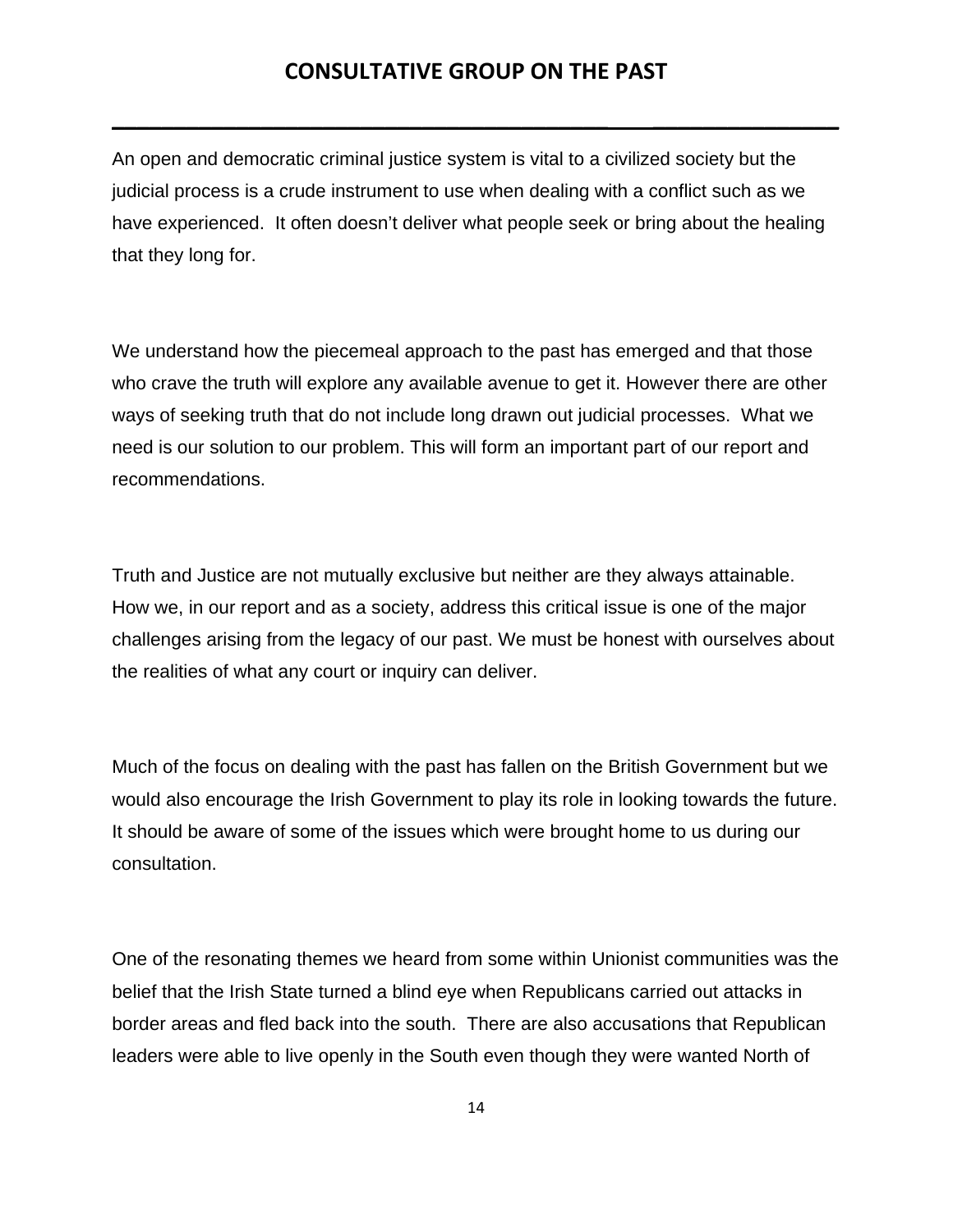**\_\_\_\_\_\_\_\_\_\_\_\_\_\_\_\_\_\_\_\_\_\_\_\_\_\_\_\_\_\_\_\_\_\_\_\_\_\_\_\_ \_\_\_\_\_\_\_\_\_\_\_\_\_\_\_**

the border. Some Unionists also believe that the Irish Government in fact helped organize and arm the IRA in the early 1970's. By listening to those views then you begin to understand the depth of mistrust that still remains in some communities.

The Irish Government takes the view that this was not the case and that the Garda arrested and imprisoned many IRA members. They also argue that legislation on Extradition and Section 31 were evidence of their pro-active attitude in ensuring law and order was upheld along the border and subversives were not tolerated. Certainly today relations between the two Governments, and between North and South, are better than they have ever been.

Over the past decade the Irish Government has worked hard to rebuild relationships with Unionists and to mend broken fences – the recent pictures of Bertie Ahern and Ian Paisley are proof of that good work. But the belief remains in those communities who lived with that fear of attack. People in the South may be surprised about the hurt and suspicions that remain within some Unionist communities. We believe this is something that needs to be acknowledged.

We also met with victims and survivors from the South. In particular we had a very moving evening with the relatives of the Dublin/Monaghan and other bombings. Despite recent efforts many of the families still feel isolated and ignored in their search for truth.

We believe both Governments can contribute to a process that will facilitate the sharing of information between the two Governments that will allow these families to get as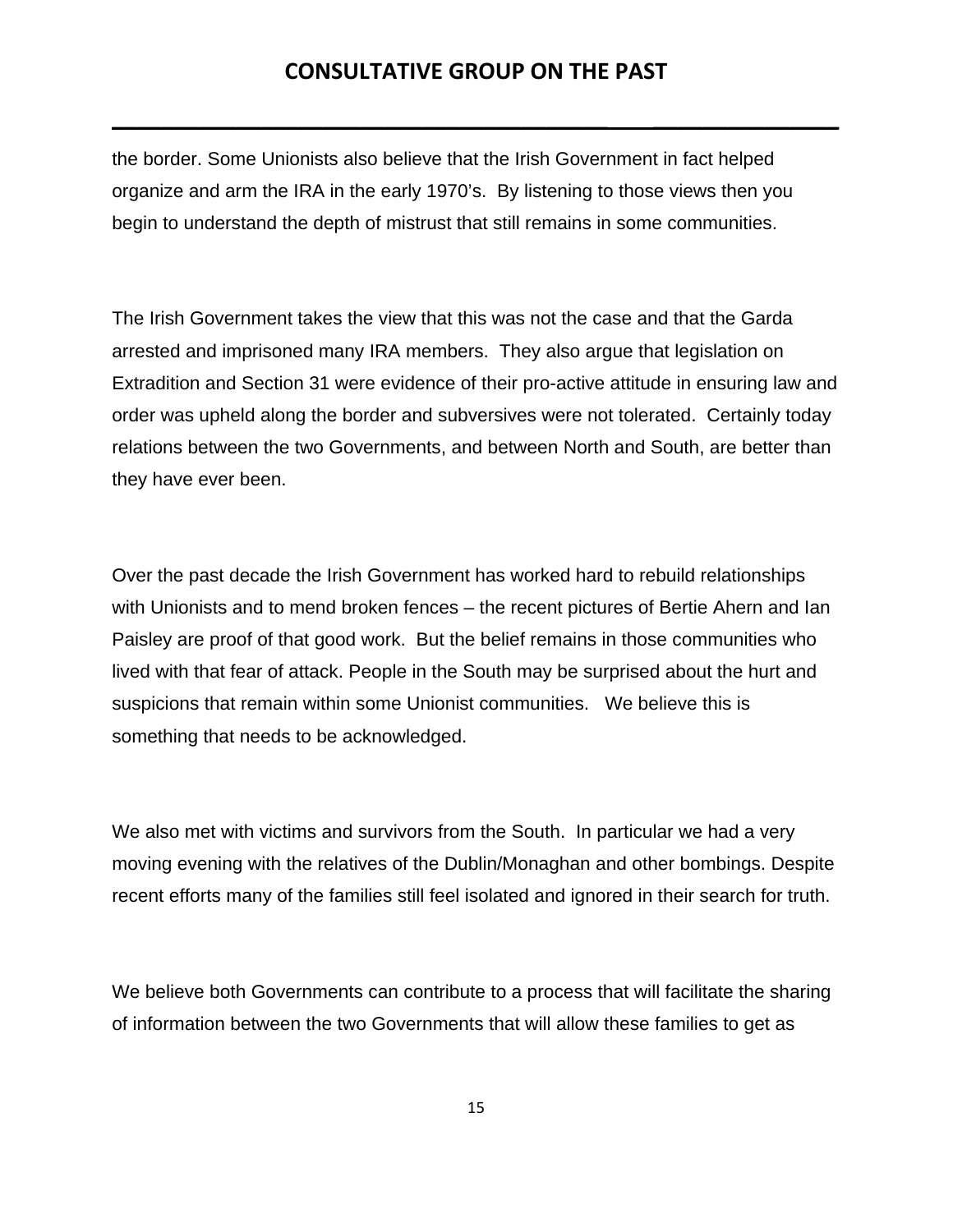**\_\_\_\_\_\_\_\_\_\_\_\_\_\_\_\_\_\_\_\_\_\_\_\_\_\_\_\_\_\_\_\_\_\_\_\_\_\_\_\_ \_\_\_\_\_\_\_\_\_\_\_\_\_\_\_**

much truth as possible about those dreadful events. This is an area we hope to address in our report.

Perhaps the most important people when looking to the future and considering our violent past are our local politicians in the Devolved Administration. They have taken huge strides over the last number of years to make our society a better place for everyone. But it is now time for them to lead on this issue.

Many of them are still novice parliamentarians and we all need to support and encourage them as they deal with the difficult issues – but importantly we need to hold them to account to make sure they deliver for us all.

How to deal with the past was the biggest omission from the political agreements that have brought the real prospect of stability. Our past was a result of a political problem which our politicians too often failed to address and resolve – this prolonged the stalemate and division. If we are to have a future not overshadowed by the past we will require political leadership from the Assembly. Many of them lived through the violence and are only too aware what it would mean were we to return to those dark days. They now have the power to make sure that it does not happen again.

If we are to become a truly mature and democratic society then the tribalism that is still too often prevalent must come to an end. They have many important issues to face in the months and years ahead but if we are all to share in a brighter future then leadership from them, on this issue, is vital. Sectarianism, the most poisonous legacy of our past, will only be banished from our communities if the political will exists.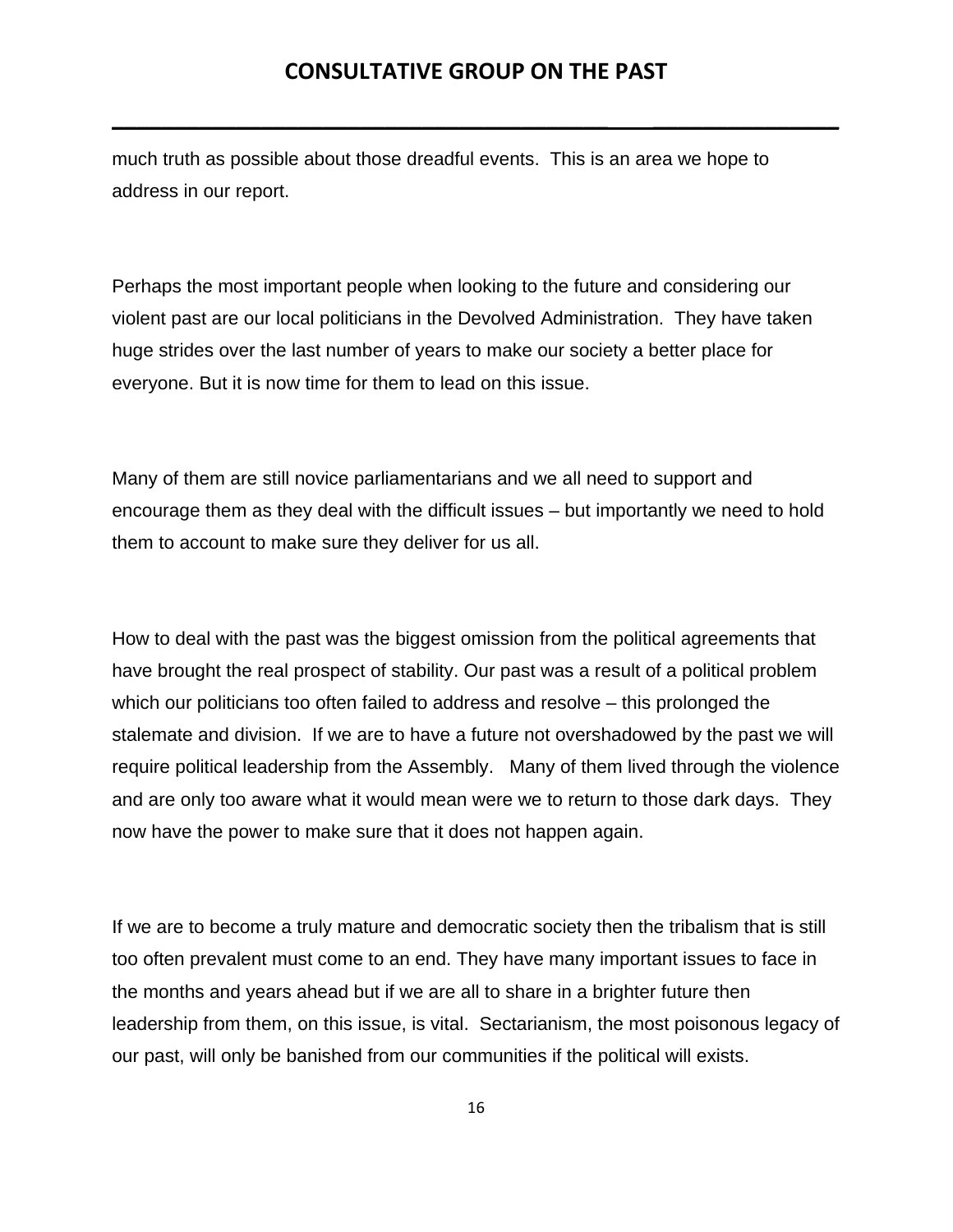**\_\_\_\_\_\_\_\_\_\_\_\_\_\_\_\_\_\_\_\_\_\_\_\_\_\_\_\_\_\_\_\_\_\_\_\_\_\_\_\_ \_\_\_\_\_\_\_\_\_\_\_\_\_\_\_**

In a TV programme recently on sectarianism a community worker at an interface commented that local politicians may throw words at each other across the Assembly floor but on the interfaces it is stones and petrol bombs, not words, that are thrown.

Our local politicians have a choice – they continue to act in this antagonistic way and use the past for selfish political aims and allow themselves to be guided only by the hurt on either side. Or they can become statesmanlike around this most difficult issue – that would be the greatest contribution they could make.

In the long run this would do victims and survivors, and indeed all our society, a much greater service.

We are also very mindful of the competing priorities the Executive will face in the years ahead. We believe that it should not be our fledgling political institutions that carry the financial burden to deal with the past – their job is to tackle the bread and butter issues that affect the daily lives of everyone across Northern Ireland. What we are urging them to do is take ownership of the future – the shared future we all long for.

In facing all of this we must keep in mind the goal of building our shared future – a shared future in which a measure of honesty and reconciliation can begin to take root in our relationships.

Honesty also requires us to say that one of our greatest disappointments in this process has been the lack of engagement by significant sectors of civic society. Many appear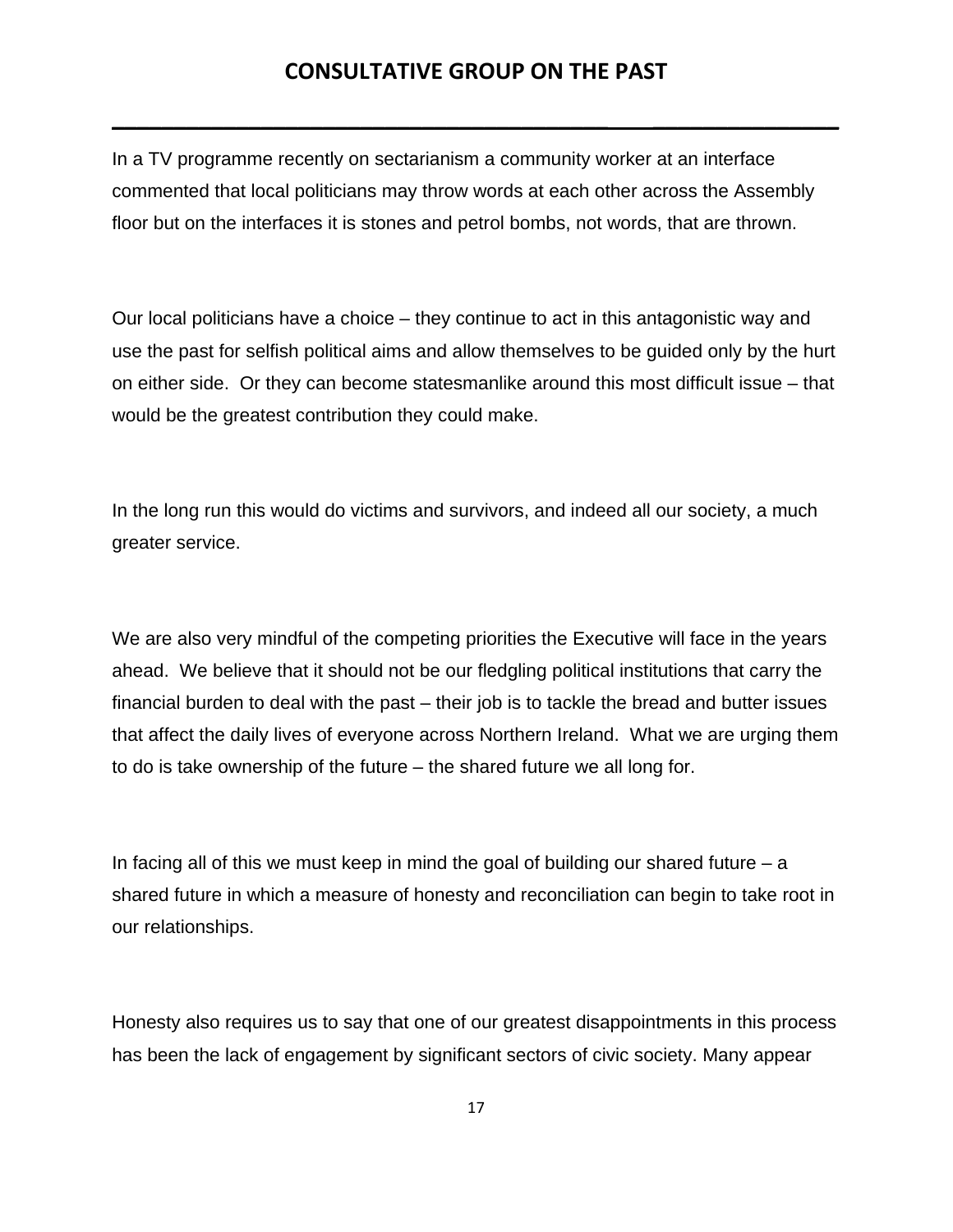**\_\_\_\_\_\_\_\_\_\_\_\_\_\_\_\_\_\_\_\_\_\_\_\_\_\_\_\_\_\_\_\_\_\_\_\_\_\_\_\_ \_\_\_\_\_\_\_\_\_\_\_\_\_\_\_**

indifferent to this issue and indeed some have even refused our specific request to submit ideas.

This approach seems counter to the contribution of civic society to bringing about the conditions for peace. Many not only ensured that the essential fabric of our society was kept going during the darkest days, but now themselves face the ongoing legacy of the past at a policy level and in the daily practical outworking of their responsibilities.

To opt out of addressing the legacy of the past is to infer that the past has nothing to do with you. Yet the troubles were not simply bad people doing bad things. The prolonged violence and political stalemate points to a deeper malaise for which every institution and sector in our society must share some responsibility. Our report will address this wider societal context.

As we live in a society where Christianity is the religious practice of many people, then the Churches must play a leading role in building and sustaining a better future – their leadership is vital if we are to take on the scourge of sectarianism.

If we are to constructively address and co-operate with a process to deal with the legacy of the past, then we cannot avoid our shared responsibility. Such responsibility brings a moral imperative to create and nurture a generosity in our relationships with each other that will avoid the past being a weapon we continually use to keep alive and feed our mutual grievances and hurts.